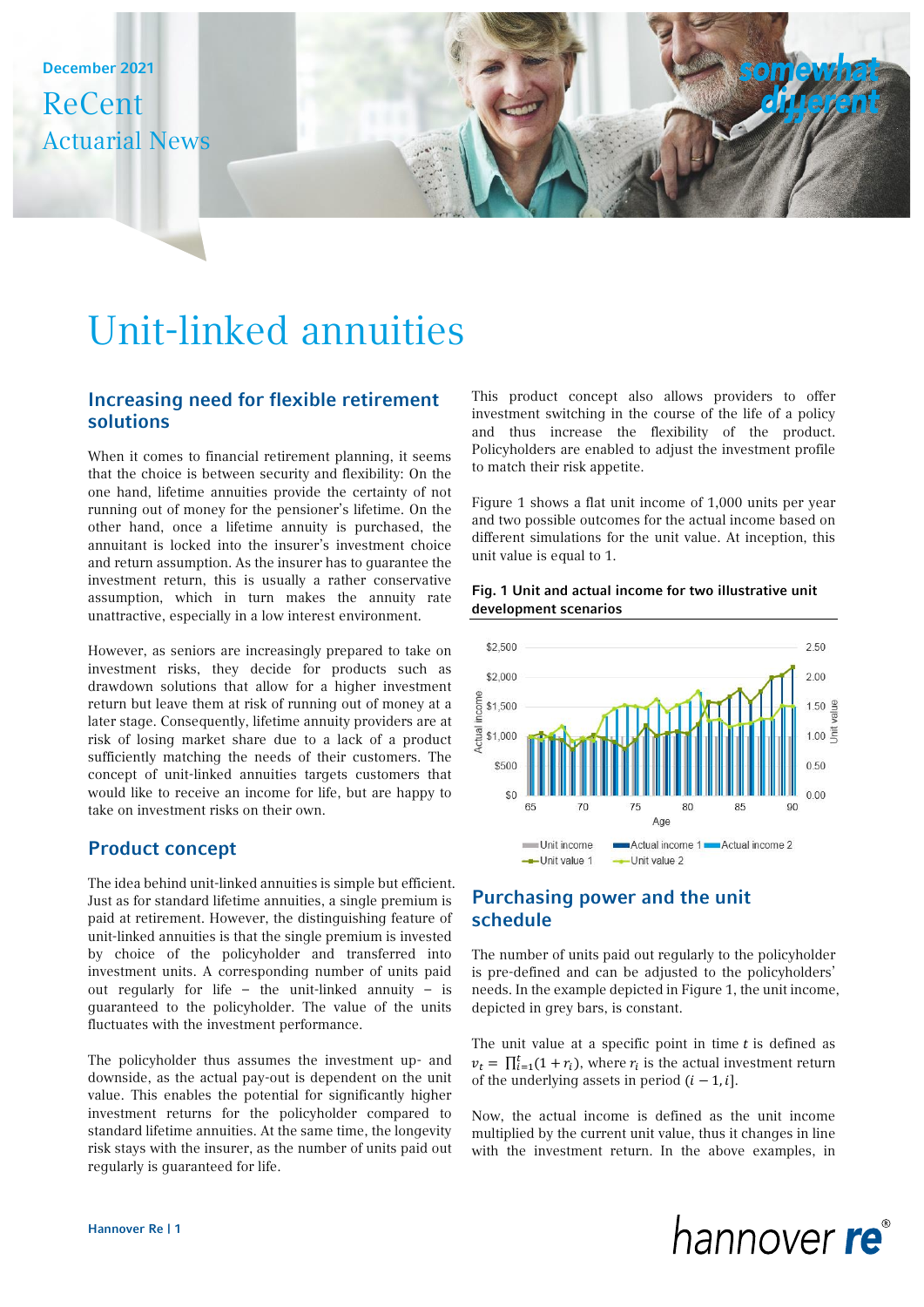scenario 1, the unit value at age 70 is 0.78, resulting in an actual dollar income of  $0.78 \times 1,000 = 780$ . In scenario 2 at age 80, the unit value is 1.44, resulting in an actual dollar income of 1,440.

If now the actual investment return is higher than actual inflation, this would result in an annuity with increasing purchasing power, since in this scenario the annuity would increase more than inflation. By adjusting the number of units paid out over time with a constant factor, the expected purchasing power of the annuity can be adjusted:

Let us assume a starting income of  $u$  units that is adjusted regularly by a constant factor  $f$ , so the regular unit income in period *t* is given by  $u_t = u_{t-1} \times f = u \times f^t$ , where *t* starts with 0.

The actual income is given by multiplying the unit income with the unit value, which for the sake of simplicity we assume to increase with a constant investment return  $r_t = r$ . Assuming an initial unit value of 1, the actual cash income at *t* is thus given by  $u \times f^t \times (1+r)^t$ .

The purchasing power of the income at  $t$  is now given by the actual income discounted by inflation  $i$ , i.e. purchasing power =  $\frac{uxf^t x(1+r)^t}{(1+r)^t}$  $\frac{(1+i)^t}{(1+i)^t}.$ 

By setting the adjustment factor f to  $(1 + \tilde{t})/(1 + \tilde{r})$ , where  $\tilde{i}$  is the expected inflation and  $\tilde{r}$  is the expected investment return, we have an annuity that is expected to have constant purchasing power:

If  $f$  is set greater than this value, the annuity is expected to have increasing purchasing power, and if  $f$  is set smaller than this value, the annuity is expected to have decreasing purchasing power.

The actual setting of the adjustment factor is based on the policyholders' preferences. As an annuity is often used for regular expenses, which are likely to decrease with increasing age, an annuity with constant or decreasing purchasing power might often make sense. At the same time, the higher the adjustment factor, the higher the starting income the provider is able to offer the policyholder.

## Reinsurance of unit-linked annuities

For the reinsurance of unit-linked annuities, the concept of a regular premium annuity treaty (RPAT), exchanging actual annuity payments with expected annuity payments, can be reutilised by just applying it to units.

The reinsurance premium is the expected annuity payments in units based on the agreed-upon mortality, and the reinsurance claim is the actual annuity payments in units. The expected and the actual annuity payments in units are offset with each other and multiplied with the unit value to get the actual settlement payment.

Expected purchasing power at  $t = \frac{uxf^t \times (1+\tilde{r})^t}{(1+\tilde{r})^t}$  $\frac{(\lambda(1+i))}{(1+i)^t} = u \times$  $\left(\frac{(1+i)}{(1+i)}\right)$  $\frac{(1+i)}{(1+i)}\right)^t \times \frac{(1+i)^t}{(1+i)^t}$  $\frac{(1+t)}{(1+t)^t} = u.$ 

**Involved parties** 



**Mechanics** 

Concept of a regular premium annuity treaty (RPAT)